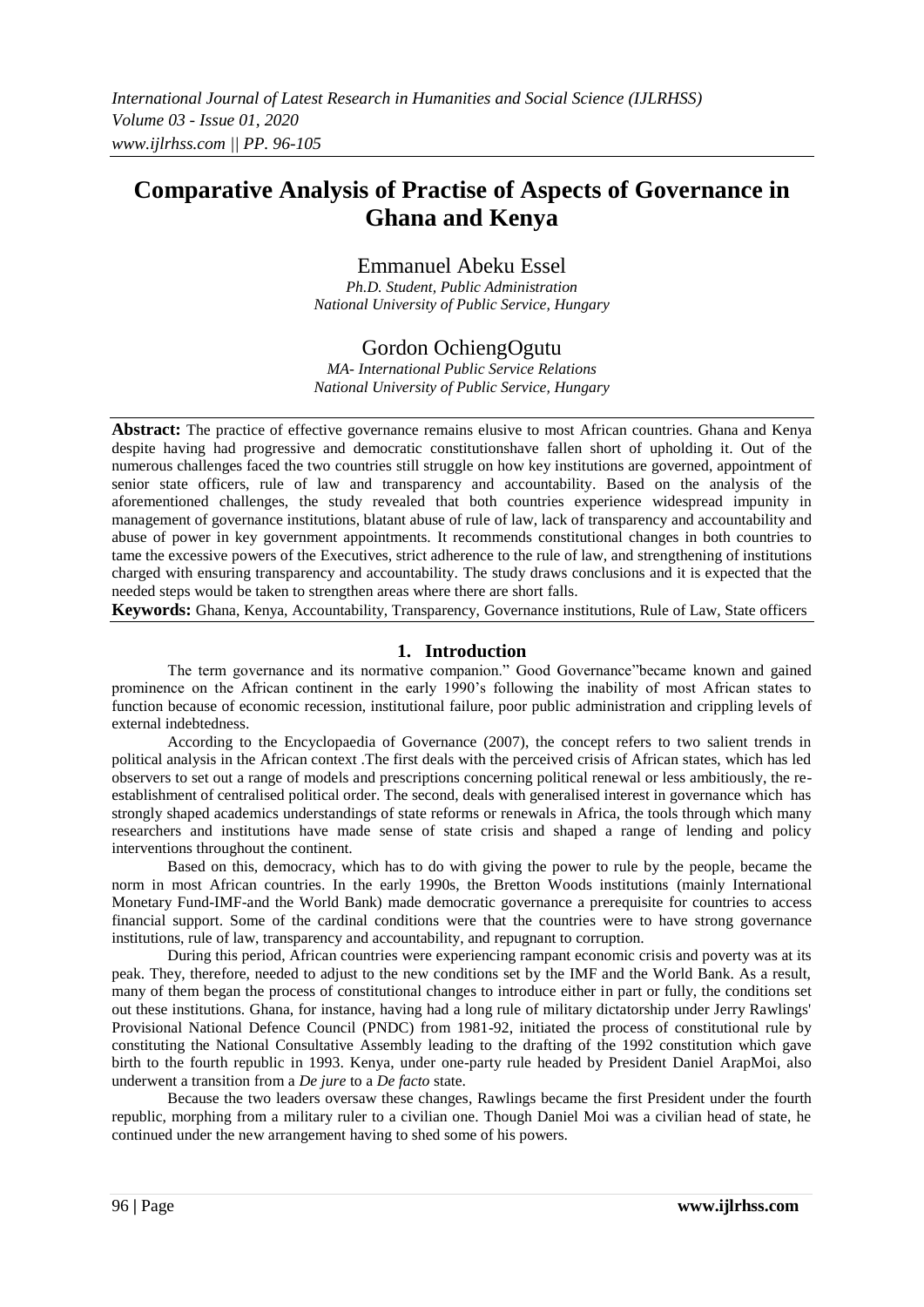#### *Volume 03 - Issue 01, 2020*

#### *www.ijlrhss.com || PP. 96-105*

The study highlighted the germane issues that are peculiar to both Ghana and Kenya, particularlyregarding governance of key institution, appointment of senior state/ government officials, rule of law and its application and transparency and accountability.

#### **2. Definition of Governance**

The term governance like other social sciences phenomena defies a single definition. Indeed, Ackerman (2017) said, "Governance is an ambiguous term that often substitute for something else. Moreover governance is intertwine with politics." The International Centre for Parliamentary Studies (ICPS) affirms that, *"the word has been used generically and the concept has evolved to encompass relationships between stakeholders in a variety of set ups. In the present highly dynamic environment, politically, socially, economically, and culturally, the term means different things in different contexts and the use of an adjective with the word governance has become almost mandatory for it to make any sense at all."<sup>1</sup>*Kooiman 1993 also said that governance "is an interactive social- political process which means setting the tone; creating the social political conditions for development of the new models of interacting governing in terms of co-management, costeering and co-guidance."

Governance according to the OECD is defined as "… the exercise of political, economic and administrative authority necessary to manage a nation's affairs."<sup>2</sup> From the ongoing, governance, one can say that is the practice of managing all activities relating the affairs of a given state. Generally, it is acknowledged that for governance to thrive certain aspects must be incorporated by the actors involve anything short of this does not fit what governance seeks to achieve

## **3. Why Ghana and Kenya**

From the aforementioned, both countries share similar trajectory at political reforms based on the Bretton Woods Institutions recommendations, with Ghana having had uninterrupted twenty-seven (27 years) year rule under the fourth republican constitutional rule and successively alternated change of governments from ruling government to opposition and vice versa. Kenya promulgated a new constitution in 2010 despite having experienced post-election violence in 2008 that nearly plunged the country into a civil war. A level of political stability has been maintained since then.

Further, the first Presidents of both countries were founding fathers of the Organization of African Unity (OAU). Presidents Kwame Nkrumah and JomoKenyatta were both members of the Pan African movement that agitated for the independence of the African nations (Scheepers 2017). Historically, both countries share a common colonial history, as they were both under the British colonial administration until independence in 1957 for Ghana and 1963 for Kenya.

On the tourism front, While Kenya, according to the World Travel and Tourism Council (2019) report, had tourism contributing to 8.8 per cent of its GDP making it third-largest tourism economy in Sub-Saharan Africa after South Africa and Nigeria (World Travel & Tourism Council 2019), Ghana"s own is at 5.5 per cent (Knoema 2018). While Kenya is well known as a tourism hub in Africa, Ghana through "The Year of Return" is making inroads into the continental tourism sector and might have a chunk of its GDP figures moving up through tourism.

Both countries operate a visa-free cooperation framework owing to strong bilateral ties between them. This is further cemented by an exchange of visits by their current Presidents either through quasi or state visits. President Uhuru Kenyatta was in Ghana in 2015 as the Guest-of-honour at Ghana"s Independence Day celebration while President Akufo-Addo visited Kenya for the Africa, Caribbean and Pacific Conference in 2019.

Just like Siamese twins, Kenya and Ghana have both had Presidential electoral petitions handled by their respective apex courts making them a toast on the African continent that when there is election-related conflict, the best place to have it resolved is through a judicial process rather than the barrel of the gun.

#### **4. Methodology**

The paper was conducted as a desk study and the authors relied on secondary data, analysis of secondary information, documenting and examining of field reports in both Ghana and Kenya, news materials, academic literature, books and research findings. The emphasis was on governance dimensions namely; governance of key institutions,appointment of senior state officials, rule of law and transparency and

<sup>1&</sup>lt;br><sup>1</sup> ICPS definition of Governance: http://www.parlicentre.org/Governance.php accessed on 17th January 2020 <sup>2</sup>OECD Glossary of Statistical Terms: https://stats.oecd.org/glossary/detail.asp?ID=7236 accessed on 17<sup>th</sup> January, 2020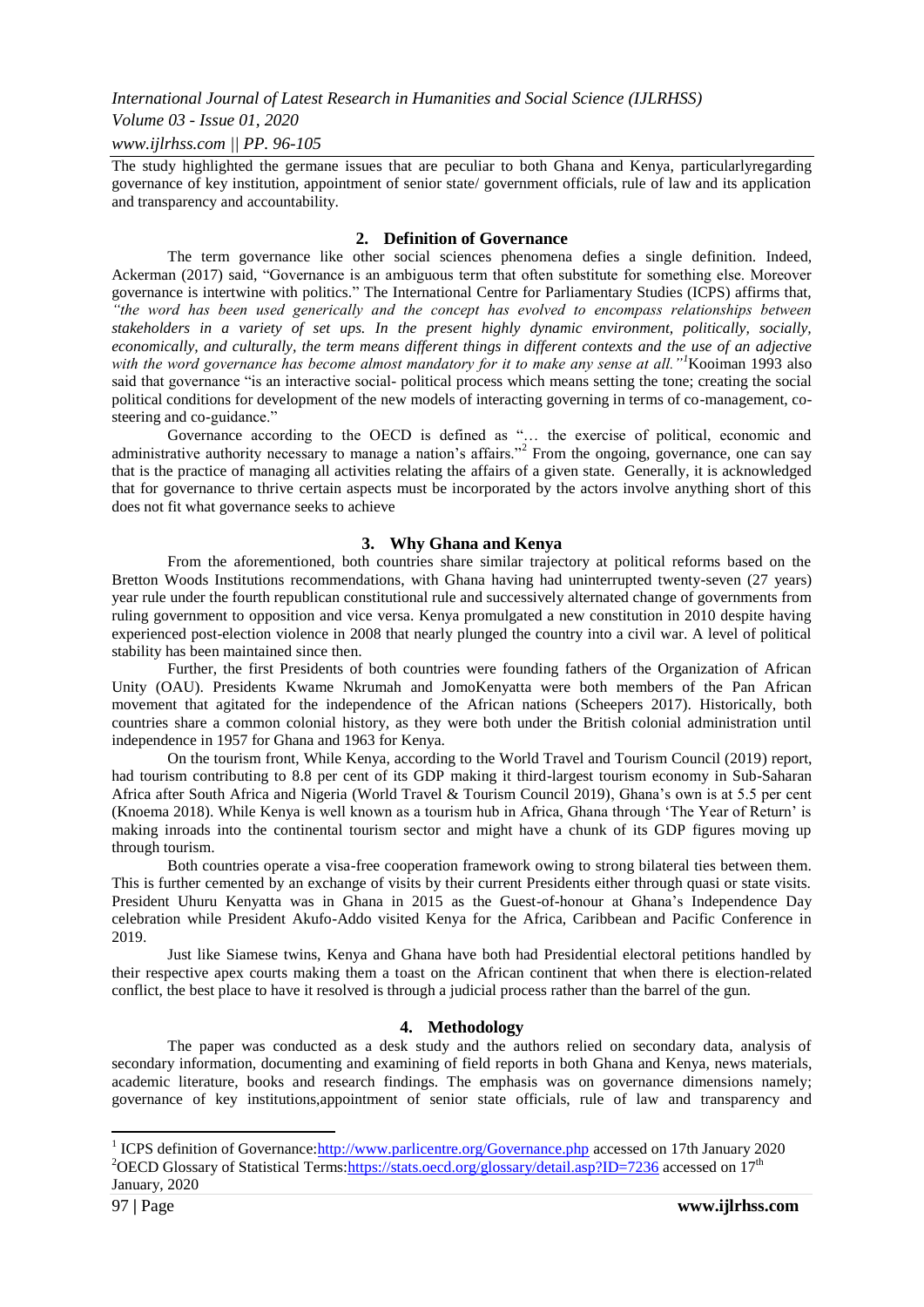## *Volume 03 - Issue 01, 2020*

*www.ijlrhss.com || PP. 96-105*

accountability. The study professes some recommendations and drew conclusions based on the analysis discussed.

#### **5. The Case of Ghana and Kenya**

Ghana has had a chequered history when it comes to its governance right from independence, being one of the earliest countries to have had independence south of the Sahara since 1957. It went through a series of military coups, the longest being from 1981 to 1992 when a new constitution was drafted ending military interventions on the governance space for the past 27 years.Kenya,however, underwent major democratic transformations since it got independence in 1963. Even though it did not change the independence constitution, several amendments were made to take into account the changes that were taking place in the field of public governance globally. The main constitutional change however came in 2010 when it ushered in a new constitution, marking the birth of a new constitutional republic.

#### **5.1: Governance of key institutions**

Key institutions of Governance are institutions that help the government in implementing its policies for the betterment of the state. They include amongst others; thearms of the government, independent government bodies and the state owned media which usually publicises government programmes to the populace.

Damndijav et al (2013) define institutional failure as 'lack of credible restraints on state actors, particularly the Executive, allowing for excessive discretion in the absence of effective accountability mechanisms". Hope (2014) also points out that the weak governance institutions lack both the will and capacity to deal with challenging issues and those institutions that were designed to regulate the relationship between the state and citizens are being misused for selfish gains of public officials and private individuals. To this effect, the failure of institutions is blamed on powerful Executive, impunity, ineffective democratic institutions, negative ethnicity and poorly enforced laws.

Ghana"s 1992 constitution sets in motion steps that ought to be followedin going about government machinery. On the Executive as an institution for example, Chapter 8 of the 1992 Constitution talks about the President and gives him the authority as the appointing officer for key personalities for governmental agencies, the cabinet amongst others. It further states thatthere shall be a President of the Republic of Ghana who shall be the Head of State and Head of Government and Commander-in-Chief of the Armed Forces of Ghana (Art. 57, 1).

Most importantly, the members of the Cabinet in Ghana are drawn from Parliament. Article 78 of the Ghanaian Constitution states that 'Ministers of State shall be appointed by the President with the prior approval of Parliament from among members of Parliament." This is a hybrid system, which many find disturbing because it makes Parliament an appendage of the Executive. According to Frimpong and Agyeman-Budu (2018), this practise "does not augur well for the democracy of the country, in the sense that an overconcentration of power in the hands of an "uncontrollable" Executive may lead to a democratic dictatorship, which tends to reverse the gains made in our democratic governance experiment".

Aside this, there is one particular phenomenon which is hindering the smooth operation of government machinery in the area of security in Ghana. Ever since the Fourth Republic Constitutional rule was ushered in, no Chief-of-Defence Staff (CDS) of the Army and Inspector General of the Police Service (IGP) has had the opportunity to have stayed in office when the government they served lose power. Mostly, the CDS and IGP lose their office when there is a change of government. This practise makes every CDS and IGP, appointed by the government of the day seen as a loyal member of the party in power.Something that takes away the principle of professionalism that should be the hallmark of the Army and the Police Service in order for them to carry out their mandates.

In Kenya, the formation and work of these institutions are well spelt out in Kenya's Constitution of 2010. While some of these vital government bodies have been functioning well, others have failed to conduct their mandates effectively and led to some of the worst outcomes in the Republic of Kenya; case in point, the Electoral Commission of Kenya's  $(ECK)^3$  mismanagement of the 2007general elections which led to the postelection violence that resulted in massive deaths and destruction of property.In spite of the bad record in the past, Kenya for the first time witnessed an independent Judiciary through the Supreme Court of Kenya, deliver a "null and void" verdict on the presidential election that was conducted by the IEBC following a petition filed by the opposition party Orange Democratic Movement (ODM) and others.

1

<sup>3</sup> ECK has since been renamed to Independent Electoral and Boundaries Commission (IEBC)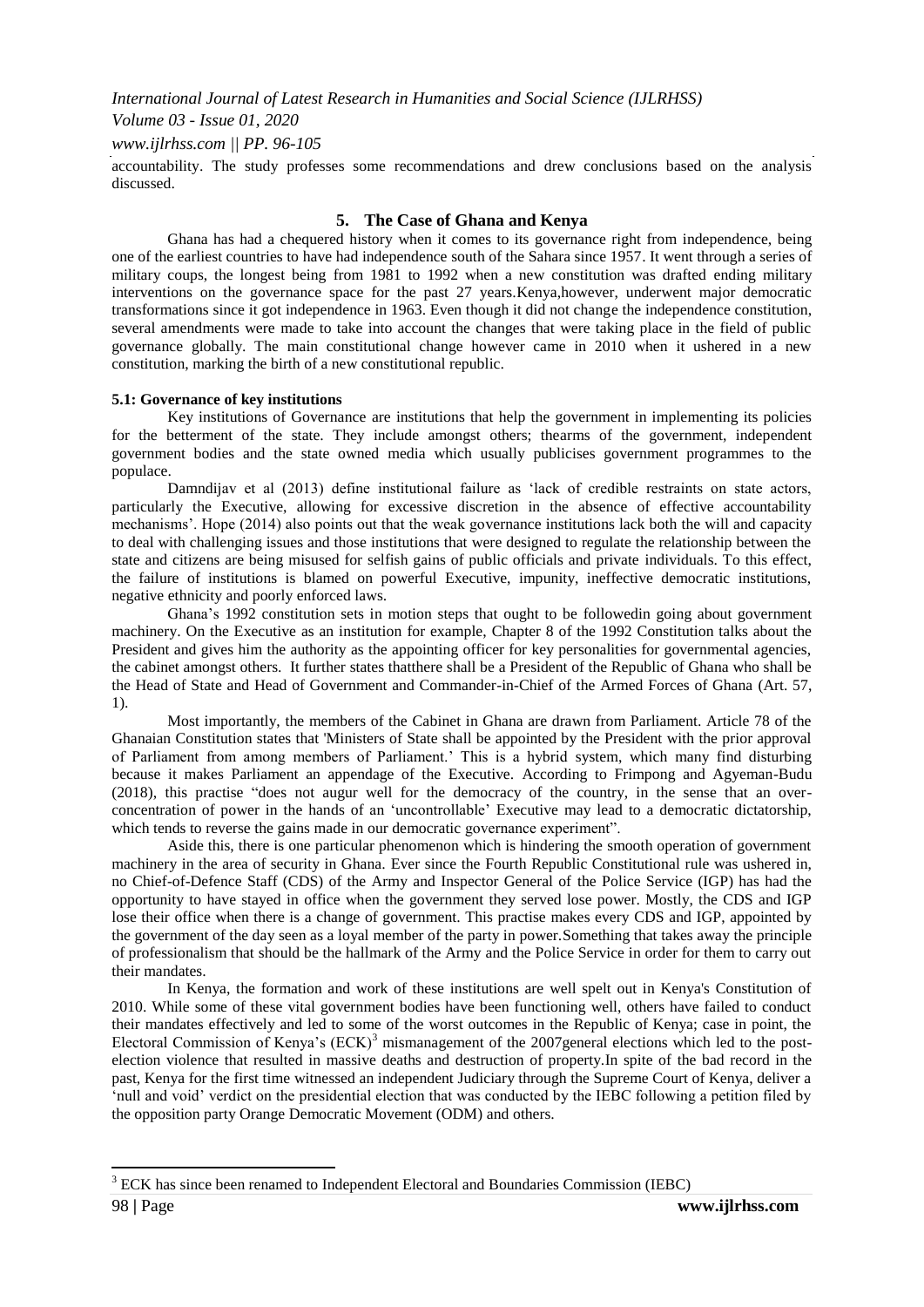# *Volume 03 - Issue 01, 2020*

## *www.ijlrhss.com || PP. 96-105*

As was the case in Kenya, previously in Ghana in 2012, an allegation of an election mismanagement led to the filing of an election petition in the Supreme Court by the opposition New Patriotic Party (NPP) where the contentious issues were that the declared winner of the said elections was not validly elected President of the Republic of Ghana. The petitioners argued further that the runners-upNana Addo Dankwa Akufo-Addo, be declared the winner and elected President of Ghana and other reliefs the court may seem necessary to help Ghana"s democratic course.

In the opinion of the court, the petitioners did not have a case and maintained the declaration by the Electoral Commission that the President, John Dramani Mahama was the declared winner of the said elections. However, the panel of eminent judges who presided over the case were of the opinion that, elections are won at the polling stations and per the landmark nature of the petition, elections in Ghana would not be the same again.

While Kenya"s constitution is very clear on the independence of some of the institutions, little regard has been shown by the Executive, which on many occasions has dismissed or turned a blind eye on unfavourable decisions or directives issued by constitutional bodies. In 2019, President Uhuru Kenyatta refused to gazette the names of the new judges nominated by the Judicial Service Commission (an independent institution) claiming they had integrity issues (Muthoni 2019). Earlier on in 2018, the government had ignored court order directing the Communication Authority to restore news broadcast after a media blackout (Peralta 2018). Currently, the political class in Kenya, led by the President and opposition leader RailaOdinga are in the process of collecting views of the members of the public after receiving the Building Bridges Initiative (BBI) report that recommended amongst other changes; the creation of a Prime Minister"s position in bid to address the divisive election process in the country. This is an attempt to water down the constitution of the republic, which has been hailed as one of the most progressive legal documents in Africa (Glinz 2011)

In general, in terms of the institutional framework, both countries have put in place good institutions which are also anchored on the constitution. These institutions play a vital role in service delivery and governance. However, the excessive powers enjoyed by the Executive and the impunity that is widespread in the public sectors ofboth countries render these institutions powerless and are often subject of political attacks and threats whenever they try to carry out their functions independently (Hanson, 2008). This in effect reduces the trust the members of the public have in them thus hampering their relationship with their key targets that is the citizens. What therefore is required is for the Executive to stop abusing its powers and respect the independence of other institutions and to create a favourable political environment where they can function freely.

#### **5.2: Appointment of Senior State/Government Officials**

In the area of appointment of key government officials, Article 70 of the 1992 constitution of Ghana gives the President absolute powers to make the following appointments aside ministers: The Commissioner for Human Rights and Administrative Justice and his Deputies, The Auditor-General, The District Assemblies Common Fund Administrator, The Chairmen and other members of independent commissions amongst others.

Further to that, while some of theseappointees enjoy security of tenure, such as the Chief Justice, other Justices of the Supreme Court,the Auditor General, others do not.In most cases withparticular reference to Ghana"s local government system, Chapter 20 of the Local Government Act, 1993 (Act 462) which has in recent times been replaced by Local Government Act, 2016 (Act 936) of the 1992 Constitution gives the President the power also to appoint Metropolitan, Municipal and District Chief Executives (MMDCEs), majority of whom are his own party apparatchiks. As noted by John Boadu, the National Secretary of the New Patriotic Part, (NPP) "the criterion for the selection of MMDCEs is loyalty. He further added, "Loyalty is key… and it is one of the main criteria" Asiamah*et al* (2019)

Additionally, all heads of parastatals and state corporations tenure in office run conterminously with that of the President. Anytime there is a change of government and President, all those appointed by the existing government lose their jobs. This hence breeds sycophancy and leads to excessive loss of resources, as new appointees need to be trained every time a new government assumes office. A report by the USAID in 2011 affirms this, stating that there is a concentration of excessive powers on the Executive making President's powers to dwarf those of other branches.

A State Officer according to the Constitution of Kenya (Article 260) is defined as "a person holding a State office" which are further listed as the President, Deputy President, Cabinet Secretary, Member of Parliament, Judges and Magistrates, Member of Commission to which Chapter Fifteen applies, Holding an independent office to which Chapter Fifteen applies, Attorney General, Director of Public Prosecutions, Chief of the Kenya Defence Forces, Commander of a Service of the Kenya Defence Forces, Director General of the National Intelligence Service, and Inspector-General and Deputy Inspectors-General of the National Police Service or an office established and designated as a State office by national legislation. These are senior government officials who are appointed by the President of the Republic of Kenya and most times are political despite constitutional protection their offices enjoy.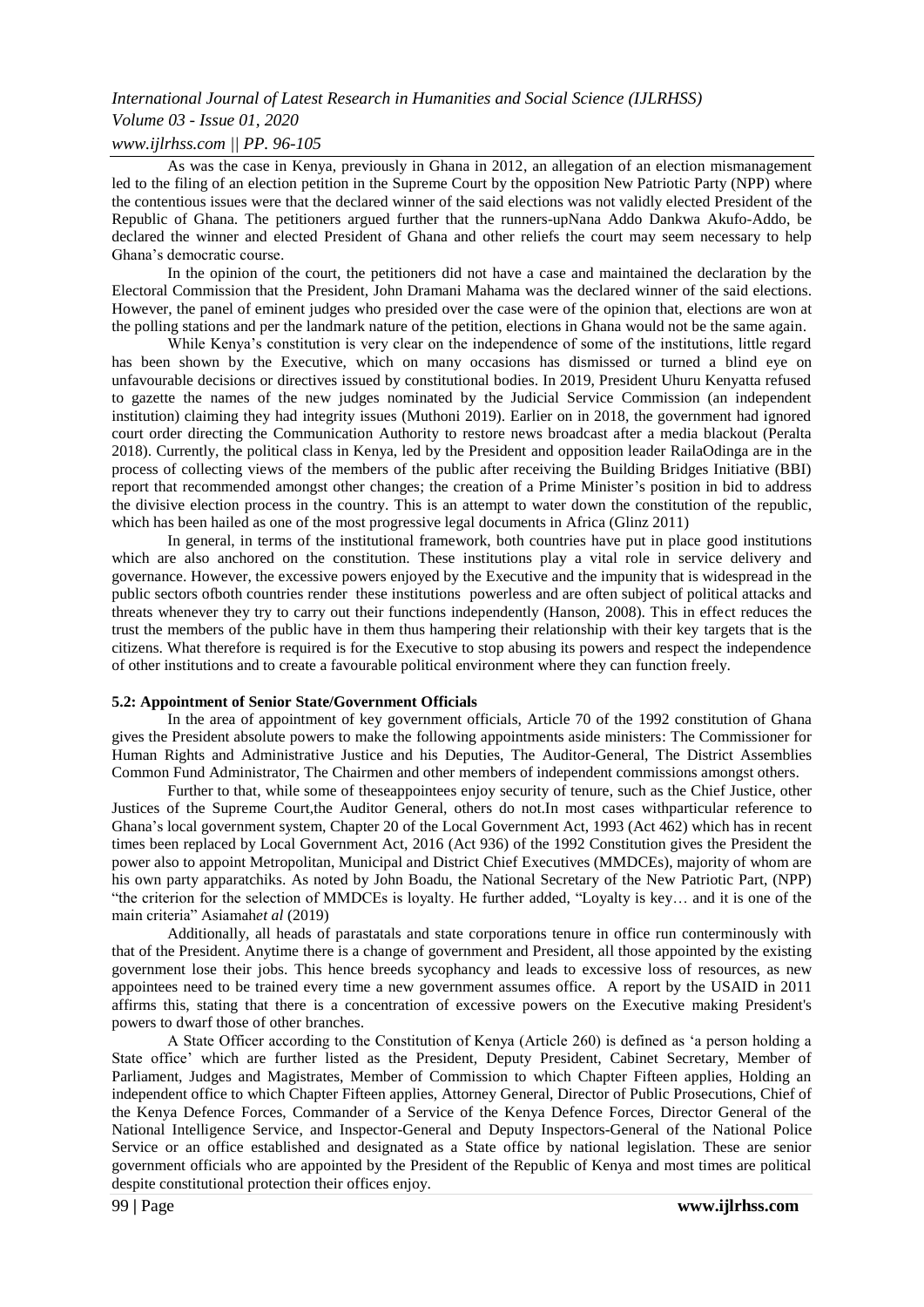# *International Journal of Latest Research in Humanities and Social Science (IJLRHSS) Volume 03 - Issue 01, 2020*

## *www.ijlrhss.com || PP. 96-105*

While the state officers have to be vetted mostly by the Parliament and their names forwarded to the appointing authority- President- for confirmation, most of the times, their appointments are influenced by political ideologies they hold and to which the side of the government they lean; the ruling party or the opposition. While tremendous effort has been made to ensure that the process of appointing the said officers is free and independent, in the previous governments especially JomoKenyatta's and Moi's era, there were no clear checks and balances under the law which restricted the direct appointment of the officers. It is during President Kibaki's second term that things changed especially with the promulgation of the new Constitution in 2010, which ushered in a new era with regards to the appointment of State officers amongst others. Even then-during Kibakiera- there were occasions where he appointed State officers without having them vetted (Rice, 2008). Under the new dispensation, Parliament, which often approves the nominees or rejects them, usually vets the nominees publicly and members of the public are invited to send in any information they have on the nominees for state offices. The vetting is normally conducted by the relevant committee under which the office falls. This process has also realised great achievements while at the same time suffered setbacks mainly from the Executive which still reserves the power to appoint or reject the nominees forwarded by the vetting body. A successful case is the approval of the nomination of Prof Magoha to the position of Cabinet Secretary in charge of Education which was approved by the Kenyan Parliament in March 2019. In one of the rare and bold moves, the same Parliament rejected the nomination of Miss MwendeMwinzi to be Kenya"s ambassador to South Korea because of citizenship technicality. According to Kenya"s Constitution, an Ambassador is not supposed to hold dual citizenship and that state officers upon appointment or election to the state office should renounce the other citizenship as provided for in the Kenya Citizenship and Immigration Act of 2011 (Owino, 2019).

To sum it up, the appointment of senior government/state officers in Ghana and Kenya is majorly a political affair controlled largely by the ruling party. However in Kenya there have been cases where the nominees do not meet the constitutional requirements such as the two-thirds gender rule but they still get approved by the Parliament (Kimani 2017, Ombuor 2018). There is no independence when it comes to the appointments, only rewarding of party loyalty and interests. This in effect reflects the overall governance impact on government as some of these nominees sometimes don"t perform according to the expectations and end up getting involved in scandals which eventually lead to their resignation (Richardson, 2015) or dismissal from the offices they hold (Wafula, 2019).

#### **5.3: Rule of Law and its Application**

Ghana"s quest to uphold the rule of law dates back to the pre-colonial period. The Bond of 1844 for instance was a case in point by the citizenry to resist dictatorial rule of the British colonial Administration. All the republican constitutions from the first to the current fourth republic from 1957-to-date all had rule of law enshrined in them According to Frimpong and Agyeman-Badu, (2018), the rule of law is the most fundamental tenet of constitutionalism.Article 12 of the Ghanaian constitution talks about fundamental rights and freedoms stating in subsection one that, *'the fundamental human rights and freedoms enshrined in this chapter shall be respected and upheld by the Executive, Legislature and Judiciary and all other organs of government and its agencies and, where applicable to them, by all-natural and legal persons in Ghana, and shall be enforceable by the Courts as provided for in this Constitution"*. Moreover, Article 33 of the 1992 Constitution of Ghana and Order 67 of the High Court Rules have provided suitable grounding for the protection of fundamental human rights.

Though the laws are clear and people are expected to enjoy their rights, the justice system in Ghana is not only slow, but also expensive and sometimes harsh. Initiation of a judicial process through the wrong processes or having inadequate funds to sustain even the most legitimate cases could make a person be denied their day in court. This could explain why some frustrated people are seeking justice outside the law. According to a study conducted in Tema by Kwofie(2018), an ordinary Ghanaian cannot afford to file a case in the High Court.

It is an undeniable fact that Ghana enjoys a good record on the rule of law ever since democratic rule was instituted (except in the case of prisoners whose liberties are curtailed). However, there is a fundamental problem to the full implementation of the principle of equality before the law. In most cases, the law is applied depending on which political party is in power. The USAID (2011) report affirmed further that, "while presidential appointees, such as the Minister of Justice/Attorney General, may have the constitutional mandate to uphold the law, they face political incentives not to prosecute members of their party."

In Kenya, the rule of law and its application in governance has been through changes in the subsequent governments since independence. Under the first President Jomo Kenyatta, the rule of law was often violated to suit the wishes of the ruling elites. During his reign as President, many opposition figures were arrested and detained mysteriously. Others like Tom Mboya and J.M.Kariukiwere also murdered in cold blood with fingers pointing at the government as the main perpetrator of the killings.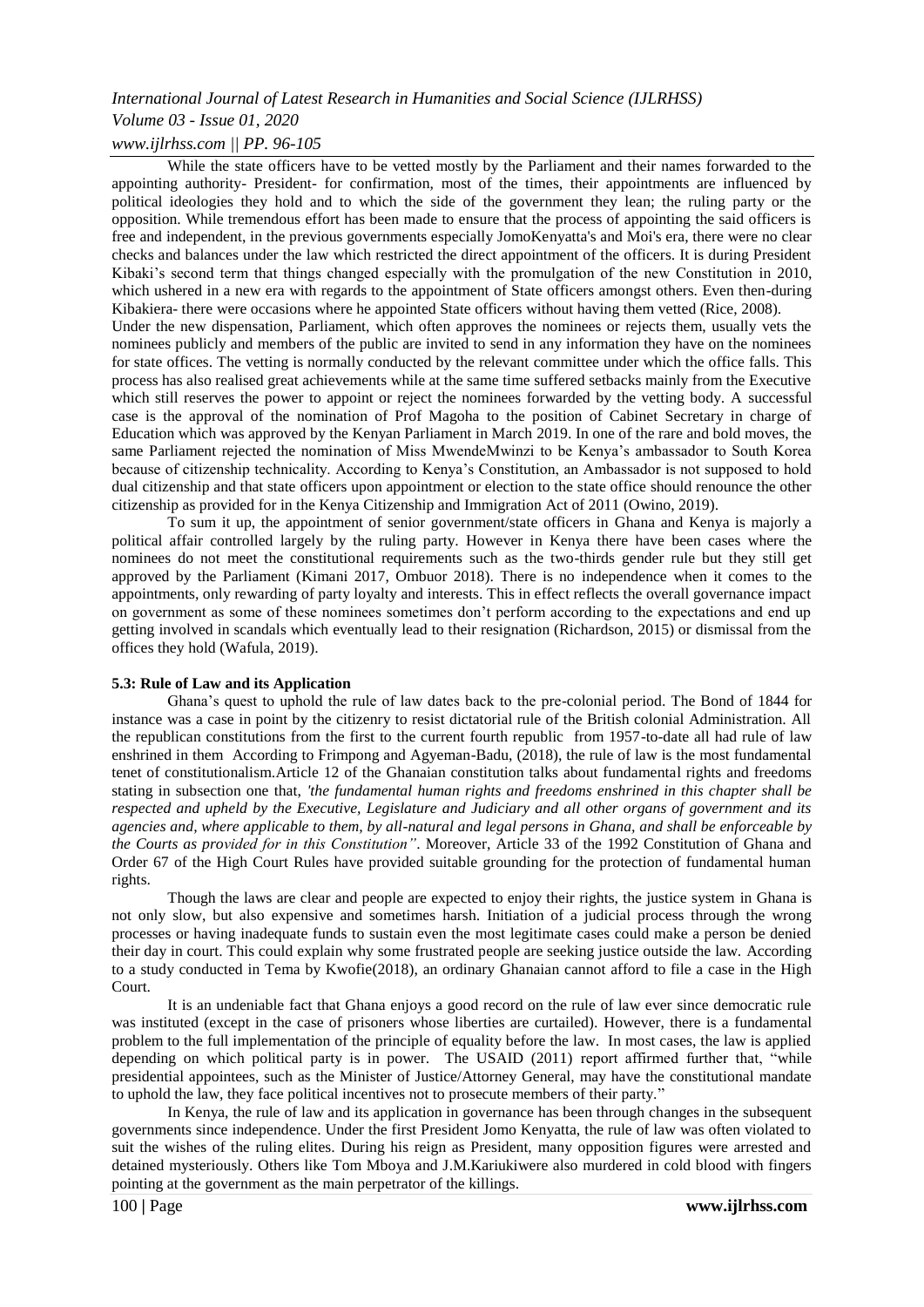## *Volume 03 - Issue 01, 2020*

#### *www.ijlrhss.com || PP. 96-105*

After Kenyatta, came Moi who vowed to follow in his predecessor"s footsteps under the *Nyayo*(footsteps) philosophy. Under his presidency, he oversaw the amendment of Section 2A of the constitution thus making Kenya a one-party state (Ross 1992). He also clamped down on opposition leaders and civil rights activists by arresting and detaining them without trial. The trend of violation of the constitution was the same under President Kibaki's reign and now is under President Uhuru.

Mutua (2001) argues that despite being portrayed as a beacon of hope in Africa, human rights violations are still trademarks for the Kenyan government. He points out that Kenyan leaders who took power after independence turned into despots and authoritarian leaders despite the independence constitution allowing for parliamentary democracy. In his conclusion, Mutuastatedthat, "since independence in 1963, the Presidency has abrogated, through both legal and illegal means, the constitutional coequality and separation of powers of the three branches of the state."

In spite of the widespread violations of the rule of law by the government and senior government officials, there have been cases of compliance with directives on the side of the government, pointing to a better future. The 2017 Supreme Court ruling on Presidential election is one case which has been hailed internationally as a demonstration of respect for the rule of law in Kenya (Tamura, 2017). According to IDLO (2017), "The ruling by the Kenyan Supreme Court and the decision of the country"s political leaders to abide by it is an encouraging sign of respect for the rule of law.

An assessment of the rule of law and its application in Kenya, therefore, reveals a mixture of violations and compliance by mainly the Executive. The difference and decision to comply with or defy the rule of law depends on the weight of the subject matter. If the matter is particularly pushed by the government like the digital registration of people dubbed as *Huduma* number, the Executive is likely to defy the court order for example if it is against the action (Mungai 2019). Where the matter is not serious and has low priority for the government, it will tend to comply with the dictates of the rule of law(Kiplagat 2019). In Ghana, the case is different, as the rule of law has in many occasions, been upheld under the current dispensation.

#### **5.4: Transparency and Accountability**

Florini (2007) opined, "Transparency is the degree to which information is available to outsiders that enables them to have informed voice in decisions and/or assess the decisions made by insiders." Transparency International defines accountability as"theconcept that individuals, agencies and organisations (public, private and civil society) are held responsible for reporting their activities and executing their powers properly". It also includes the responsibility for money or other entrusted property<sup>4</sup>. Schedler (1999) as cited in Githinji and Holmquist (2012) also offers a definition stating that it "is the requirement that public servants both inform the public about what they are doing and face sanctions when their activities do not conform to the law or popular expectations". They further suggest that the first half of that definition is that of transparency while the second half is accountability.

Putting the abovetogether,Danso, (2017) argued that "Transparency and accountability are two buzzwords in development theory and practice." He is of the view that the two concepts are closely related and involves giving people access to relevant information, encouraging fairness and promoting the active participation of local people in any public endeavour.

A different definition is however offered by the Transparency and Accountability Initiative stating that transparency is when public officials act visibly, predictably, and understandably to promote participation and accountability while accountability is when public officials are answerable for their actions and that there is remedy when duties and commitments are not met<sup>5</sup>. Transparency International also offers a definition stating that transparency means 'shedding light on shady deals, weak enforcement of rules and other illicit practises that undermine good governments, ethical businesses and society at large'<sup>6</sup> .

Ever since Ghana ventured into the fourth republic, transparency and accountability have been central in the conduct of democratic governance. To this effect, Ghana put in place the Right to Information Bill that took almost a decade to be passed. However, in March 2019, the bill was passed by Parliament and subsequently received presidential assent in May the same year. As the Preamble to the act reads, "the purpose of the bill is to, provide for the implementation of the constitutional right to information held by any public institution and to foster a culture of transparency and accountability in public affairs". (Shaban 2019)

 $\overline{\phantom{a}}$ 

<sup>&</sup>lt;sup>4</sup> Transparency International definition: [http://ti-defence.org/wp-content/uploads/2019/03/DCI-2019-final-](http://ti-defence.org/wp-content/uploads/2019/03/DCI-2019-final-QMA-published-13032019-1.pdf)[QMA-published-13032019-1.pdf](http://ti-defence.org/wp-content/uploads/2019/03/DCI-2019-final-QMA-published-13032019-1.pdf) (Accessed on 31st December 2019)

<sup>5</sup> Transparency and Accountability Initiative:<https://www.transparency-initiative.org/blog/1179/tai-definitions/> (Accessed on  $27<sup>th</sup>$  December 2019)

<sup>&</sup>lt;sup>6</sup> Transparency definition:<https://www.transparency.org/what-is-corruption> (Accessed on 27th December 2019)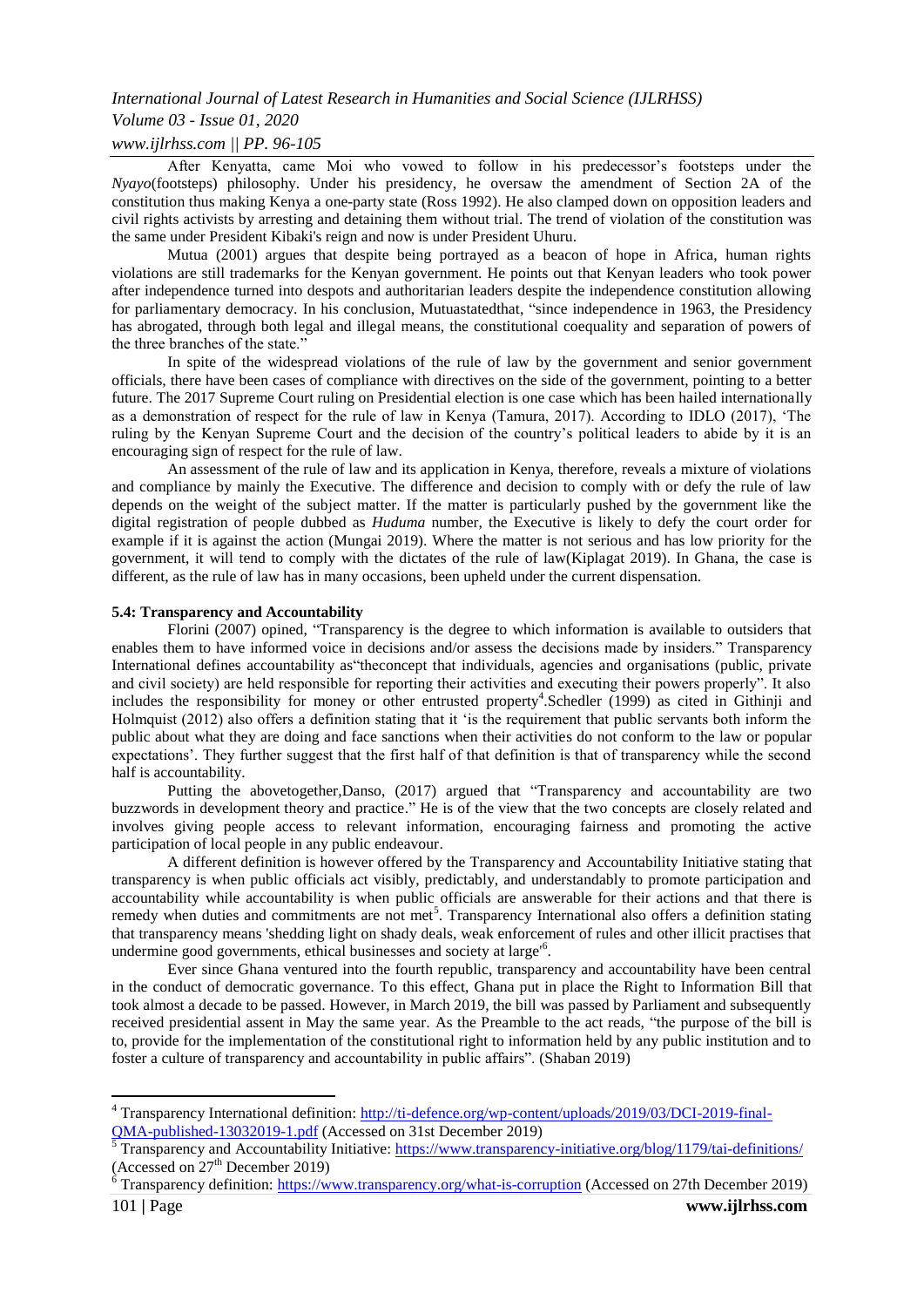## *Volume 03 - Issue 01, 2020*

### *www.ijlrhss.com || PP. 96-105*

Further, as a way of protecting the public purse and to nip corruption in the bud, the Office of the Special Prosecutor, with its subsequent bill establishing it was passed into law. According to the Afrobarometer (2019) report on Ghana, a majority of the citizens (73 per cent) want corrupt officials prosecuted and jailed with an earlier report by the same institution in 2014 revealing that Ghanaians perceive widespread corruption among various categories of public officeholders. This includes the President and officials in his office, Members of Parliament, government officials, local government councillors, Ghana Revenue Authority officials (or tax officials), the Police, Judges and Magistrates, and District Chief Executives (Atto*et al* 2014). However, the office of the Special Prosecutor has failed to live up to this expectation. In retrospect, corruption has become more rampant and endemic amongst Ghanaians (Bediako,  $2018$ )<sup>7</sup>

Corruption is so endemic that it took the effort ofinvestigative journalistsAnasAremeyawAnas and Manasseh Azure to expose corruption in the Judiciary. While the work of Anas led to the dismissal of Judges (BBC report 2015), Manasseh"swork exposed President John Mahama to have received a Ford expedition vehicle from a Boukinabecontractor and in return gave him a road construction contract<sup>8</sup>. There was also the corruption exposé dubbed *"Number 12"* on the football administration and the Savannah AcceleratedDevelopment Authority (SADA) corruption leading to the incarceration of some officials (Teye 2018).In general, despite these exposures, corruption continues to be exposed in the Ghana"s media buttressing the unfettered transparency role the media plays in holding public officials accountable to the dictates of the constitution.

Whereas in Kenya, despite having institutions and legal framework that ensure transparency and accountability in public governance, very little has been realized. In fact, the challenge of corruption has grown from bad to worse during the reign of President Uhuru Kenyatta. Mega corruption scandals have rocked the government leading to the arrest of senior government officials even as experts now warn that almost a third of Kenya"s budget get lost through corruption (Miriri, 2016). A report by the Kenya Human Rights Commission (2018) cites lack of political will and the unwillingness of the offices charged with prosecuting corrupt cases as one of the reasons the war against the vice has not succeeded. Otieno (2019) also adds that the government is not committed to ensuring there are proper reforms but only embraces it for appearance purposes because deep reforms will take off power from the ruling elites and change the nature of Kenya"s politics which is mainly dominated by the group.

Lack of transparency and accountability, therefore, has continually ensured the growth of corruption and related vices even amidst government attempts to create reforms. As a result, corruption is deeply rooted and persistent in Kenya because of the lack of serious accountability effort. The country is additionally plagued with issues such as political violence, land injustices and impunity despite efforts by the political class to bring about positive changes. Consequently, the country"s corruption perception has continued to worsen, having been ranked position 144 out of 180- making it one of the most corrupt countries in the world (Transparenncy International, 2018).

The institutions that have been created to investigate and prosecute corruption cases such as the Ethics and Anti-Corruption Commission (EACC), the Directorate of Criminal Investigations (DCI) and Office of the Director of Public Prosecutions (ODPP) have been turned into tools for political witch-hunt and targets of politicians seeking to gain popularity amongst their constituents. They are thus unable to operate independently thus jeopardising the efforts to slay the corruption dragon in the country.

As elaborated by Githinji and Holmquist (2012), accountability has two dimensions: horizontal- which focuses on the checks and balances between government branches- and vertical- which is between the state and its citizens. They further argue that vertical accountability depends on citizens defending the national interests and goals of the nation and that in the absence of such, personal interests prevail and politicians remain unaccountable. In essence, accountability has to be demanded by the citizens and in both countries, the citizens are less informed on their role in promoting effective governance and the institutions charged with ensuring the same are held hostage by the powerful government officials. Hope (2014) concludes that corruption is endemic in Kenya because the institutions that regulate the relationship between state and citizens are used for selfish interests by public officials and corrupt individuals.

In summary, it is fair to say that Ghana and Kenya are yet to fully achieve the level of transparency and accountability that ensures and promotes good governance. In Kenya for example, the institutional framework that promotes transparency and accountability is still weak and the powerful and corrupt have taken hostage

1

<sup>&</sup>lt;sup>7</sup> Prof Bediako Speech: [https://vvu.edu.gh/index.php/stories/blog/210-corruption-is-endemic-in-ghana-vice](https://vvu.edu.gh/index.php/stories/blog/210-corruption-is-endemic-in-ghana-vice-chancellor)[chancellor](https://vvu.edu.gh/index.php/stories/blog/210-corruption-is-endemic-in-ghana-vice-chancellor) (Accessed on 31st December 2019)

<sup>8</sup> Report on President Mahama corruption allegation: [https://chraj.gov.gh/wp-content/uploads/2019/04/CHRAJ-](https://chraj.gov.gh/wp-content/uploads/2019/04/CHRAJ-REPORT-FORD-GIFT.compressed.pdf)[REPORT-FORD-GIFT.compressed.pdf](https://chraj.gov.gh/wp-content/uploads/2019/04/CHRAJ-REPORT-FORD-GIFT.compressed.pdf) (Accessed o 31st December 2019)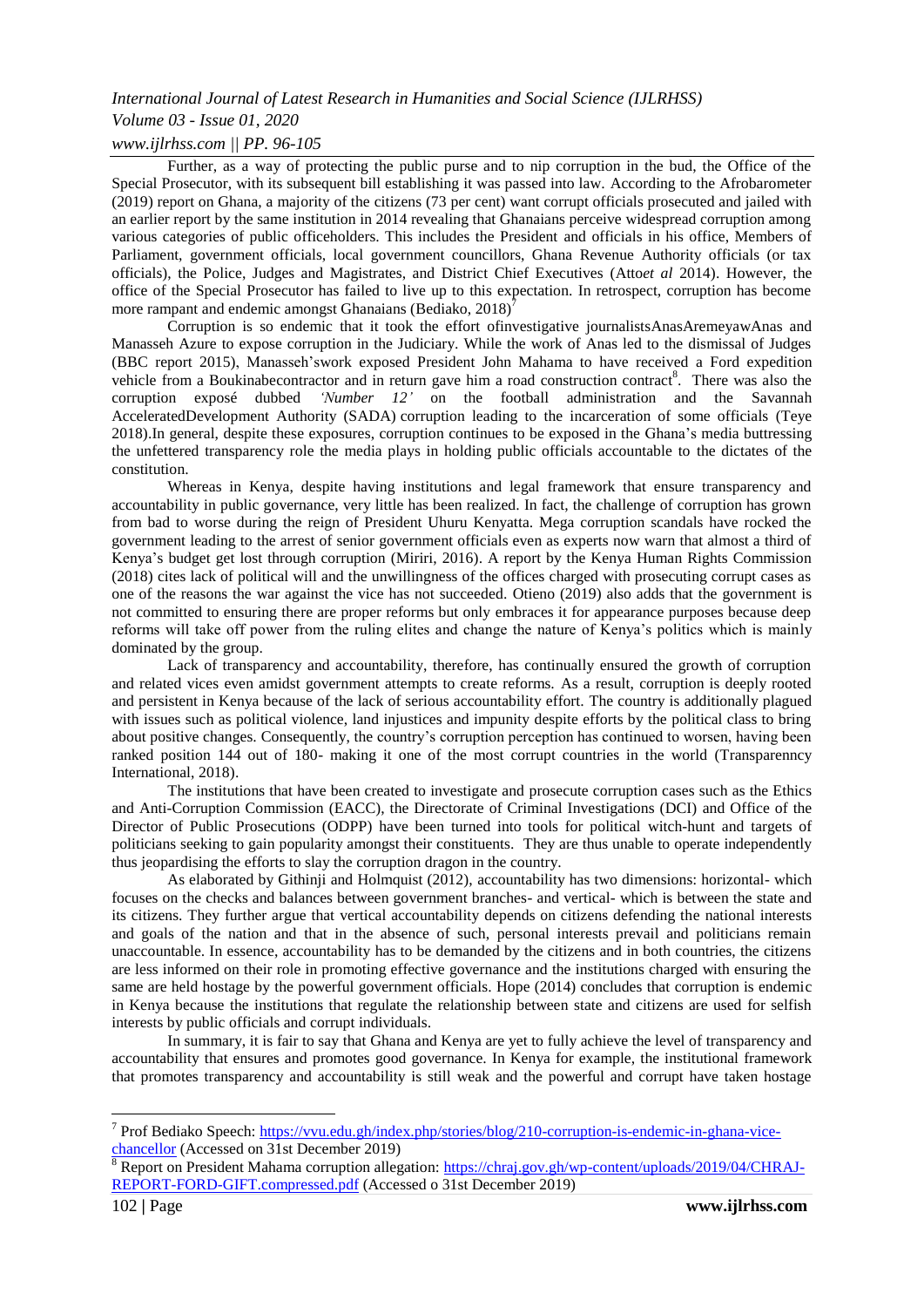*Volume 03 - Issue 01, 2020*

#### *www.ijlrhss.com || PP. 96-105*

those holding offices that deal with this dimension. This continues to happen despite having in place a devolved system of governance, which is an important aspect in countering lack of transparency and accountability (Hope 2014). As a result, the government of Kenya is now a playground of corrupt individuals and bureaucrats who conduct their businesses with impunity knowing they enjoy protection from the elites. The issue is well captured by Rev. Dr Timothy Njoya's words- as quoted in Kenya Human Rights Commission report, (2018zaq1), stating that in Kenya, "what is called corruption is an institutionalized reward system".

#### **6. Recommendations**

From the above discussed, the following recommendations are professed. It is not for window dressing and the need to please the outside world that the rule of law was enshrined in the constitutions of the two countries. Constitutions are living documents and should be functional. Thus, efforts must be made to impartially interpret and enforce the tenets of the rule of law as that will ensure that the constitution is protected from those seeking to violate it.

Looking at the geographical location of both countries and their level of democracy and governance, one can say that they can both be used as pivot to spur constitutional change within their regions. Ghana ranks highly in terms of practice of democracy and governance compared with her regional neighbours in Economic Community of West African States (ECOWAS), while Kenya leads the East African Community (EAC) member states. As such, both governments and the citizens should ensure that the policies put in place are respected and entrenched in their constitutions.

Added to these, both countries should consider a review of their constitutions and take away excessive powers given to the Executive to prevent unnecessary and unconstitutional interference in the functioning of other independent government institutions. Ghana for a example should allow the Attorney General have a fixed tenure to enable him or her discharge his or her duties independently. These proposed changes should be included in the constitutional review processes in Ghana. Kenya has already begun discussions around constitutional review with the main aim of addressing the excessive Executive powers as was recommended by the BBI report.

#### **7. Conclusion**

Comparatively, one can say that corruption is a problem on the African continent if good governance is to thrive. Ghana and Kenya cannot attain the level of development they want for their citizens, taking into consideration high levels of corruption in both countries and how big shots are let off the hook when found culpable.

For transparency and accountability to thrive, media freedom is necessary so that corrupt officials can be exposed. Both countries need to do more in promoting transparency and accountability as media freedom is still wanting particularly in Kenya. According to a report published by Freedom House in 2019, Ghana had an aggregate score of 83 out of 100 while Kenya had a score of 48. This means that there was still a lot be done in Kenya since media freedom is an important contributor to good governance.

Both countries have the needed legal frameworks that have created good institutions of governance. However, there is an excessive concentration of power in the Executive in both countries, hindering their independence. As a result, they cannot function properly as required by the law, challenging the assertion by President Barrack Obama that 'Africa needs strong institutions, not strong men'<sup>9</sup>.

#### **References**

| Accountability.                                            | (n.d.). | Retrieved | December |  | 2019. | trom |
|------------------------------------------------------------|---------|-----------|----------|--|-------|------|
| https://www.transparency.org/glossary/term/accountability. |         |           |          |  |       |      |

[2]. Asare, M. (2018). Corruption is endemic in Ghana - Vice Chancellor. Retrieved December 31, 2019, from [https://vvu.edu.gh/index.php/stories/blog/210-corruption-is-endemic-in-ghana-vice-chancellor.](https://vvu.edu.gh/index.php/stories/blog/210-corruption-is-endemic-in-ghana-vice-chancellor) 

- [3]. Asiamah, G. B, Gyimah-Boadi, E, & Asante, K. P. (2019). Appointment of Members and Chief Executives of Metropolitan/ Municipal/District Assemblies in Ghana CDD-Ghana Briefing Paper Volume 16, Number 2
- [4]. Attoh, D. A., Ampratwum, E., &Paller, J. (2014). Political Accountability in Ghana: Evidence from Afrobarometer Round 5 Survey. *Afrobarometer*, 6. Retrieved from <https://www.files.ethz.ch/isn/178647/afrobriefno136.pdf>
- [5]. Atuguba, R. A. (2019, April 8). Ghana's justice system needs a major overhaul: here's what should be

1

<sup>9</sup> Africa needs strong institutions, not strong men:

[https://fpif.org/africa\\_needs\\_strong\\_institutions\\_not\\_strongmen/](https://fpif.org/africa_needs_strong_institutions_not_strongmen/) (Accessed on 31<sup>st</sup> December 2019)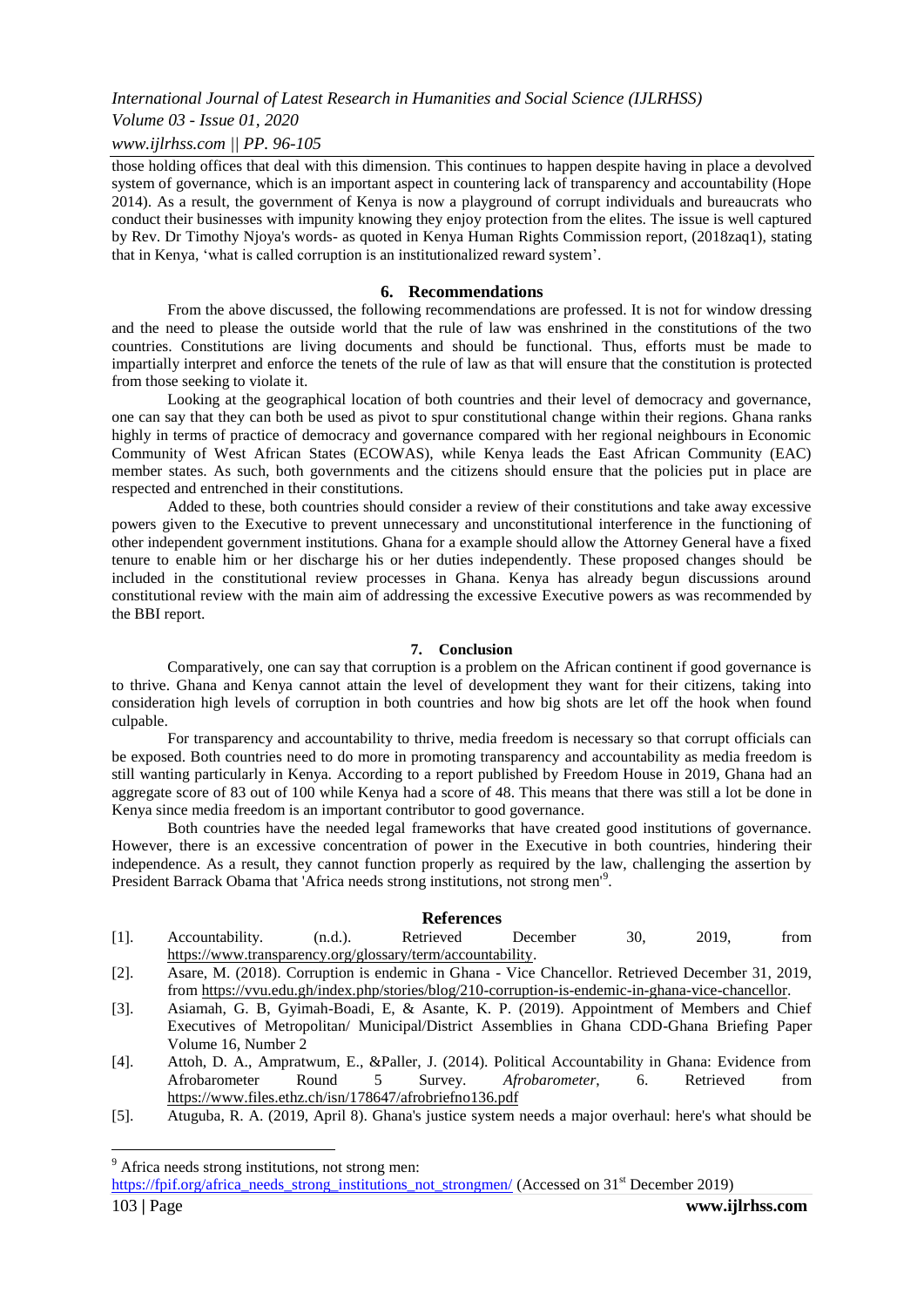## *International Journal of Latest Research in Humanities and Social Science (IJLRHSS) Volume 03 - Issue 01, 2020*

*www.ijlrhss.com || PP. 96-105*

done. Retrieved December 29, 2019, from [http://theconversation.com/ghanas-justice-system-needs-a](http://theconversation.com/ghanas-justice-system-needs-a-major-overhaul-heres-what-should-be-done-88724)[major-overhaul-heres-what-should-be-done-88724.](http://theconversation.com/ghanas-justice-system-needs-a-major-overhaul-heres-what-should-be-done-88724)

- [6]. Constitution of Kenya. (2010)
- [7]. Damndijav, M., Garcia, I., Lawson, E., Margolis, D., & Nemeth, B. (n.d.). *Institutional Failure In Kenya And A Way Forward*. New York University: Journal of PoliticalInquiry .
- [8]. Danso, F. (2017), "Transparency and accountability in Ghana"s mining sector: Is it real or
- [9]. Defence companies anti-corruption index. (2019). Retrieved from [http://ti-defence.org/wp](http://ti-defence.org/wp-content/uploads/2019/03/DCI-2019-final-QMA-published-13032019-1.pdf)[content/uploads/2019/03/DCI-2019-final-QMA-published-13032019-1.pdf.](http://ti-defence.org/wp-content/uploads/2019/03/DCI-2019-final-QMA-published-13032019-1.pdf)
- [10]. Exposing The Governance Conundrum In Kenya. (2018). Retrieved December 27, 2019, fro[mhttps://www.khrc.or.ke/publications/206-exposing-the-governance-conundrum-in-kenya-](https://www.khrc.or.ke/publications/206-exposing-the-governance-conundrum-in-kenya-1/file.html)[1/file.html.](https://www.khrc.or.ke/publications/206-exposing-the-governance-conundrum-in-kenya-1/file.html) fiction?", International Journal of Development and Sustainability, Vol. 6 No. 11, pp. 1587- 1609.
- [11]. Florini, A. (2007). Conclusion. Whither Transparency? *Columbia University*. doi: 10.7312/flor14158- 011
- [12]. Fox, L., Hoffman, B., Anyimadu, A., &Keshishian, M. (2011). *Ghana Democrcay and Assessment*  .*Ghana Democrcay and Assessment* (pp. 1–8). United States Agency for International Development.
- [13]. Freedom in the World 2019 Map. (2019, February 13). Retrieved December 30, 2019, from [https://freedomhouse.org/report/freedom-world/freedom-world-2019/map.](https://freedomhouse.org/report/freedom-world/freedom-world-2019/map)
- [14]. Freytas-tamura, K. D. (2017, September 1). Kenya Supreme Court Nullifies Presidential Election. Retrieved December 27, 2019, from [https://www.nytimes.com/2017/09/01/world/africa/kenya-election](https://www.nytimes.com/2017/09/01/world/africa/kenya-election-kenyatta-odinga.html?auth=link-dismiss-google1tap)[kenyatta-odinga.html?auth=link-dismiss-google1tap.](https://www.nytimes.com/2017/09/01/world/africa/kenya-election-kenyatta-odinga.html?auth=link-dismiss-google1tap)
- [15]. Frimpong,K., &Agyeman, B. (2018). The rule of law and democracy in Ghana since independence: Uneasy bedfellows? *African Human Rights Law Journal, 18*, 244–265. doi: <http://dx.doi.org/10.17159/1996-2096/2018/v18n1a12>
- [16]. Ghana Constitution (1992)
- [17]. Ghana Contribution of travel and tourism to GDP (% of GDP), 1995-2018. (n.d.). Retrieved December 30, 2019, from [https://knoema.com/atlas/Ghana/topics/Tourism/Travel-and-Tourism-Total-](https://knoema.com/atlas/Ghana/topics/Tourism/Travel-and-Tourism-Total-Contribution-to-GDP/Contribution-of-travel-and-tourism-to-GDP-percent-of-GDP)[Contribution-to-GDP/Contribution-of-travel-and-tourism-to-GDP-percent-of-GDP.](https://knoema.com/atlas/Ghana/topics/Tourism/Travel-and-Tourism-Total-Contribution-to-GDP/Contribution-of-travel-and-tourism-to-GDP-percent-of-GDP)
- [18]. Ghana dismisses judges guilty of bribery charges. (2015, December 8). Retrieved December 31, 2019, from [https://www.bbc.com/news/world-africa-35037318.](https://www.bbc.com/news/world-africa-35037318)
- [19]. Ghana. (2019, December 10). Retrieved December 31, 2019, from [http://afrobarometer.org/countries/ghana-1.](http://afrobarometer.org/countries/ghana-1)
- [20]. Gīthīnji, M. W., &Holmquist, F. (2012). Reform and Political Impunity in Kenya: Transparency without Accountability. *African Studies Review*, *55*(1), 53–74. doi: 10.1353/arw.2012.0006
- [21]. Glinz, C. (2011). Kenya"s New Constitution: a Transforming Document or Less than Meets the Eye? *Verfassung in Recht Und Übersee*, *44*(1), 60–80. doi: 10.5771/0506-7286-2011-1-60
- [22]. Hanson, S. (2008, January 24). Understanding Kenya's Politics. Retrieved December 22, 2019, from [https://www.cfr.org/backgrounder/understanding-kenyas-politics.](https://www.cfr.org/backgrounder/understanding-kenyas-politics)
- [23]. Hope, K. R. (2014). Devolved Government and Local Governance in Kenya. *African and Asian Studies*, *13*(3), 338–358. doi: 10.1163/15692108-12341302
- [24]. Hope, K. R. (2014). Kenya"s corruption problem: causes and consequences. *Commonwealth & Comparative Politics*, *52*(4), 493–512. doi: 10.1080/14662043.2014.955981
- [25]. How do we define key terms? Transparency and accountability glossary. (2018, March 7). Retrieved December 27, 2019, from [https://www.transparency-initiative.org/blog/1179/tai-definitions/.](https://www.transparency-initiative.org/blog/1179/tai-definitions/)
- [26]. Kenya Citizenship and Immigration Act. ( 2011)
- [27]. Kenya court decision demonstrates respect for rule of law. (2017, September 1). Retrieved December 23, 2019, from [https://www.idlo.int/kenya-court-decision-demonstrates-respect-rule-of-law.](https://www.idlo.int/kenya-court-decision-demonstrates-respect-rule-of-law)
- [28]. Kenya Travel Tourism exceeding global and regional levels in 2018. (2019, December 10). Retrieved December 30, 2019, from [https://www.wttc.org/about/media-centre/press-releases/press](https://www.wttc.org/about/media-centre/press-releases/press-releases/2019/kenya-travel-tourism-exceeding-global-and-regional-levels-in-2018/)[releases/2019/kenya-travel-tourism-exceeding-global-and-regional-levels-in-2018/.](https://www.wttc.org/about/media-centre/press-releases/press-releases/2019/kenya-travel-tourism-exceeding-global-and-regional-levels-in-2018/)
- [29]. Kimani, N. W. (2018, December 7). Kenya: Still No Country for Women. Retrieved December 27, 2019, from [https://www.chathamhouse.org/expert/comment/kenya-still-no-country-women.](https://www.chathamhouse.org/expert/comment/kenya-still-no-country-women)
- [30]. Kiplagat, S., Guguyu, O., &Kivuva, E. (2019, April 17). Labour court halts housing levy. Retrieved December 27, 2019, from [https://www.businessdailyafrica.com/economy/Labour-court-suspends](https://www.businessdailyafrica.com/economy/Labour-court-suspends-housing-tax/3946234-5075998-kk6a0uz/index.html)[housing-tax/3946234-5075998-kk6a0uz/index.html.](https://www.businessdailyafrica.com/economy/Labour-court-suspends-housing-tax/3946234-5075998-kk6a0uz/index.html)
- [31]. Kwofie, P. B. (n.d.). Access to the Law Court in Ghana The Case of Tema. *Academia.edu*, 9. Retrieved from [https://www.academia.edu/35537736/Access\\_to\\_the\\_Law\\_Court\\_in\\_Ghana\\_The\\_Case\\_of\\_Tema](https://www.academia.edu/35537736/Access_to_the_Law_Court_in_Ghana_The_Case_of_Tema)
- [32]. Miriri, D. (2016, March 10). Third of Kenyan budget lost to corruption: anti-graft chief. Retrieved